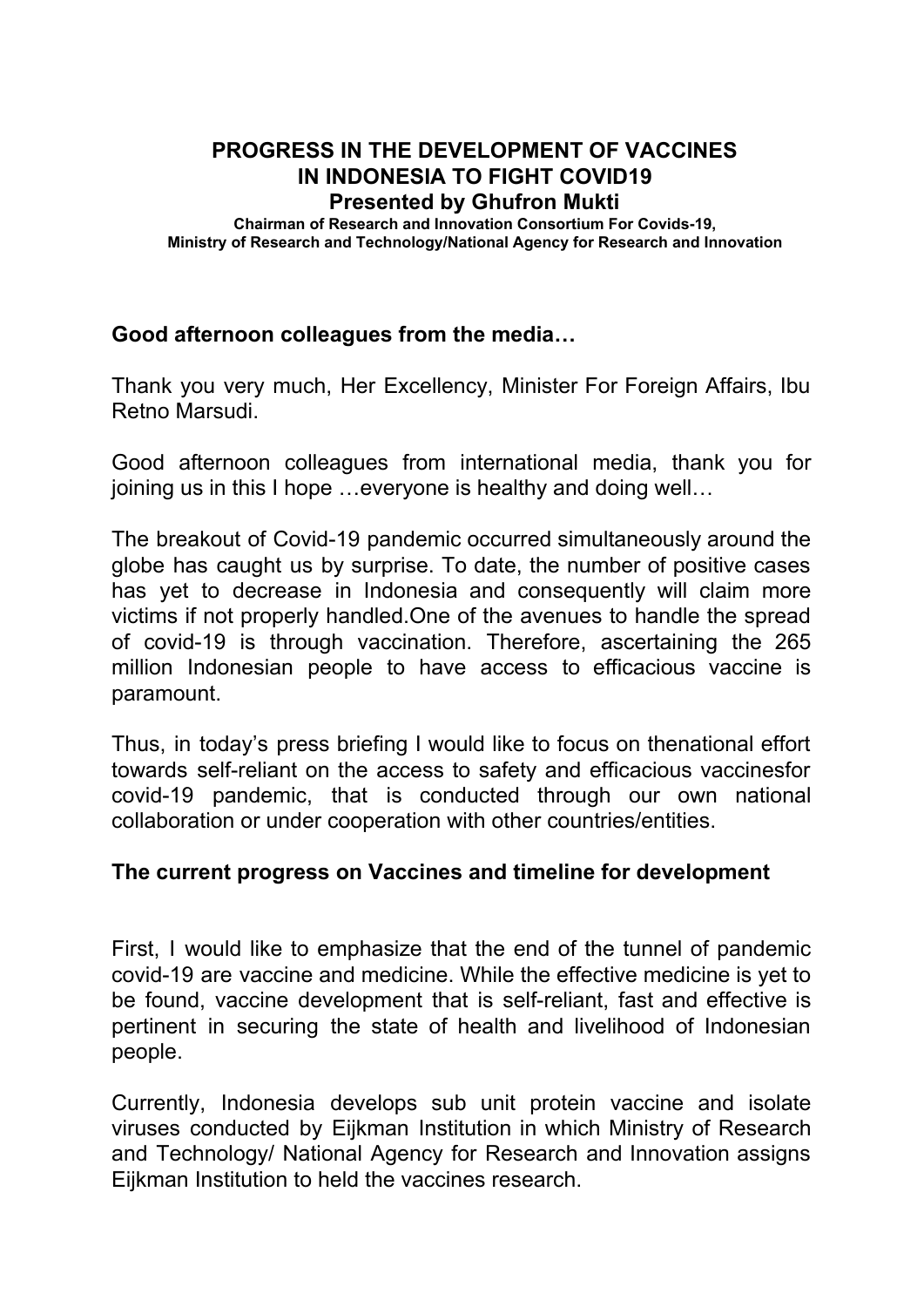Eijkman has succeded to amplify the gene coding for the Spike (S) and Nucleocapsid (N) proteins from the SARS-CoV-2. Some versions of the S gene, such as the Receptor Binding Domain or full-length has also been successfully amplified and cloned into a basic vector (carriers).

We have scheduled for vaccines development, started from March 2020 to prepare the study design and resources/funding seeking. Currently, Currently, it is in the process of transfer/ cloning to mammalian cell strain vector expression. General reagents are available, but some special reagents are still in order. In addition Supporting equipment for protein production is still in the process of delivery/order. Culture and propagation of the SARS-CoV-2 virus from Indonesian isolates have been carried out and will be prepared as a positive control in immunogenicity testing of experimental animals

Nowadays, S gene transfers from carrier vector to mammalian cell strain expression vector. Next following steps is that the expression vector sequencing for sequence verification inserting of vector expression into mammalian cell lines Production of recombinant proteins (S and N) in small-scale mammalian cell lines (lab scale).

In the end of January and February 2021, Eijkman will conduct Immunogenicity and adjuvant characterization in mouse model also Seed vaccine construct ready for large-scale vaccine production

### **Vaccine cost and the capacity to Vaccinate the whole population againts covid 19**

Second, let me inform the cost of vaccine product. RISTEKBRIN through covid 19 concorcium has allocate funding to develop vacciness production. Here the description of funding support from RISTEKBRIN and some instittutions.

National Consortium is of collaboration between national pharmaceutical company, Ministry of Health, Ministry of Research and Technology, Ministry of Foreign Affairs, state-owned enterprise (Bio Farma), and a number of research department from various universities spearheaded by the Eijkman Institute for Molecular Biology for development and production of a local vaccine.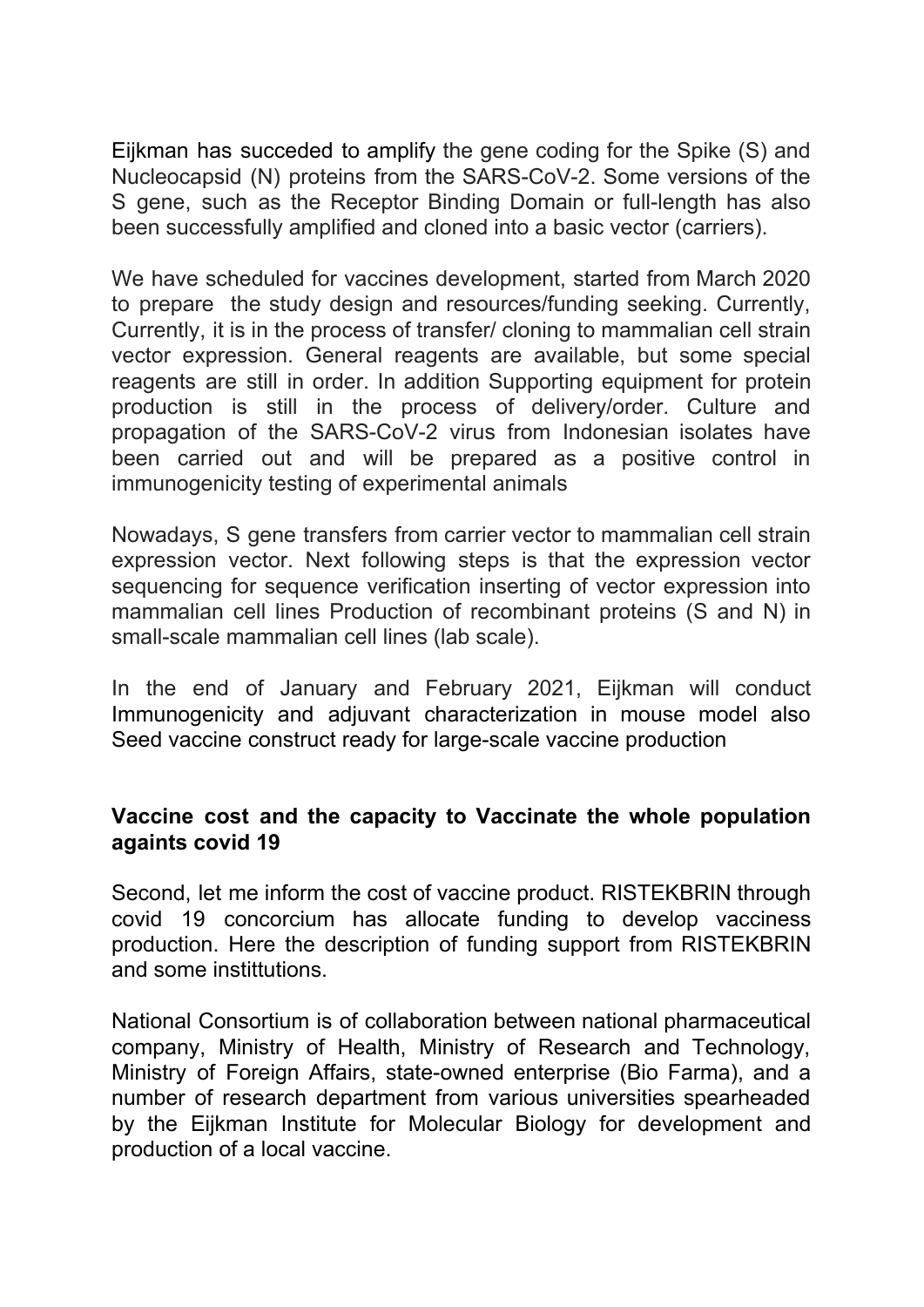Biofarma Industry also develops Scheme option of cost estimation for collaborate with Sinovac/ other International Technology Platform (Inactivated Vaccine IDR 40,5 Billions). Concorcium to develop National Vaccine (BRIN, Eijkman,dll) for Technology Platform : Sub Unit Recombinant Protein IDR 63,2 Billions. Also Vaccine development mRNA/DNA-based IDR 71,6 Billions

The cost estimation above is a cost out of factory development which is not needed as at this moment Bio Farma has own factory facility which is ready to develop Covid-19 vaccine; It includes development step cost started from phase of pra clinic, clinic test up to registration step. The cost estimation has not included commercial phase. This vaccine development scheme with the assumption that Government through Health Ministry will be *Off Taker* from vaccine produced by Bio Farma; Specially for Vaccine Covid 19 production, Biofarma capacity can be optimized to 250 millions dose per year

# **Indonesia's current role in vaccine development and production, and companies approached Indonesia for partnerships**

Nowadays, Indonesia current role in vaccine development and production is to produce vaccines as quickly as possible by arranged the team concorcium who manage the programs which Guarantee some institution such as eijkman and hospotals with the availability of Covid-19 vaccine and distribute the vaccine nationally within 12 months.

Some efforts which should be conducted by Indonesia involves Increased ability domestic institutions to develop vaccines. Some instition develops their own research. To prevent the overlap in vaccine research and development, Indonesia through RistekBrin coordinates hospital and other instition in order to be synergied and save the budget to produce vaccine.

In addition, Indonesia's current role is to increase cooperation with countries that have covid-19 vaccine development institutions that are proven to have qualified and measurable performance in this field. Indonesia needs cooperate with other countries in order to complement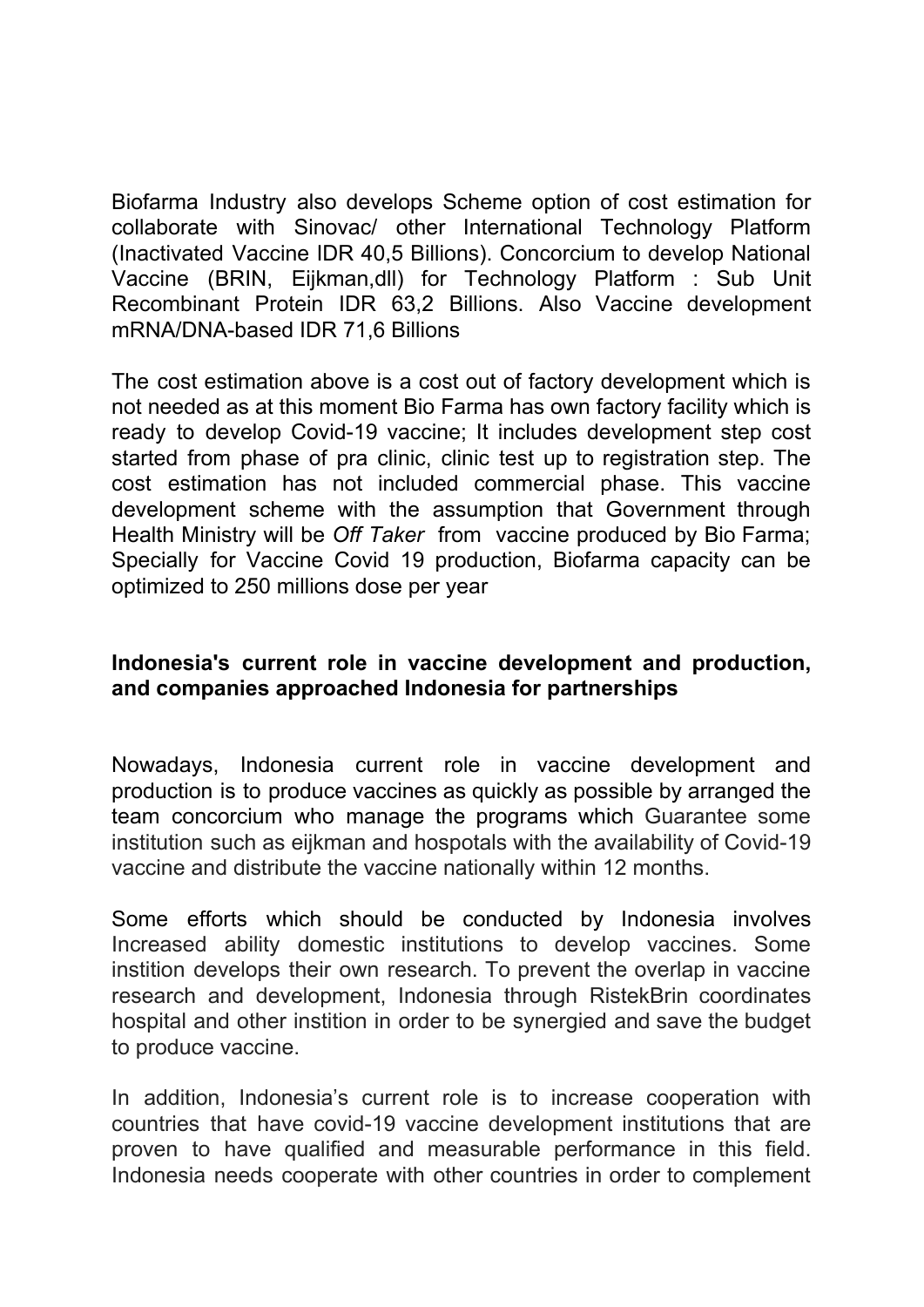the progress of vaccines product. To enhance the ability of domestic industries for producing Covid-19 vaccines. Indonesia needs to trigger the industry to produce covid 19 by providing some incentives in order industry could participate to collaborate with researcher for trial and mass production. Tax incentive also should be provided to industry to spread/sell the vaccine product.

Also Supporting the ability of domestic industries to provide Covid-19 vaccines through production cooperation with vaccine-producing overseas industries. Indonesia could facilitate industry to take part in international market/free market in which it can give the income for the country

Bio farma is a company approached Indonesia for partnerships, as reasons, first, PT. Bio Farma has exported Polio oral vaccine to 118 countries. However, the company in develop countries, influences WHO to ban the usage of Polio oral vaccine. Second, Indonesia which can not produce Polio injection vaccine, has stop or reduce the export. In contrast, Indonesia must import Polio injection vaccine in multiply prices. Fortunately, in 2019, Bio Farma is requested to produce it again as few country need so that PT. Bio Farma can export. US President has announced that pra COVID-19 vaccine is available around 157 and found also developed in Europe, it is requested to be used in US first.

### **The motivations for making Indonesia own vaccine**

This question appears as the questions of Is it because Indonesia worried it'll be shut out or last in line for one made by the US or China? (Bloomberg)

The motivation for Indonesia for making Indonesia own vaccine are as follows, Indonesia wants to overcome the covid 19 pandemic and prevent the covid cases spreading more which cause the death of covid 19 patients. Also It can anticipate the other viruses of covid 19 in the future. Next, Indonesia needs more vaccines so that how to provide the vaccines are available in quckly. How to protect and effectively recover patients also does not depend on other country to produce vaccines.

In addition, Infonesia has the competent human resources who can research and develop the vaccine products in some research institutions and universities. Also, it is supported by the laboratorium facility.